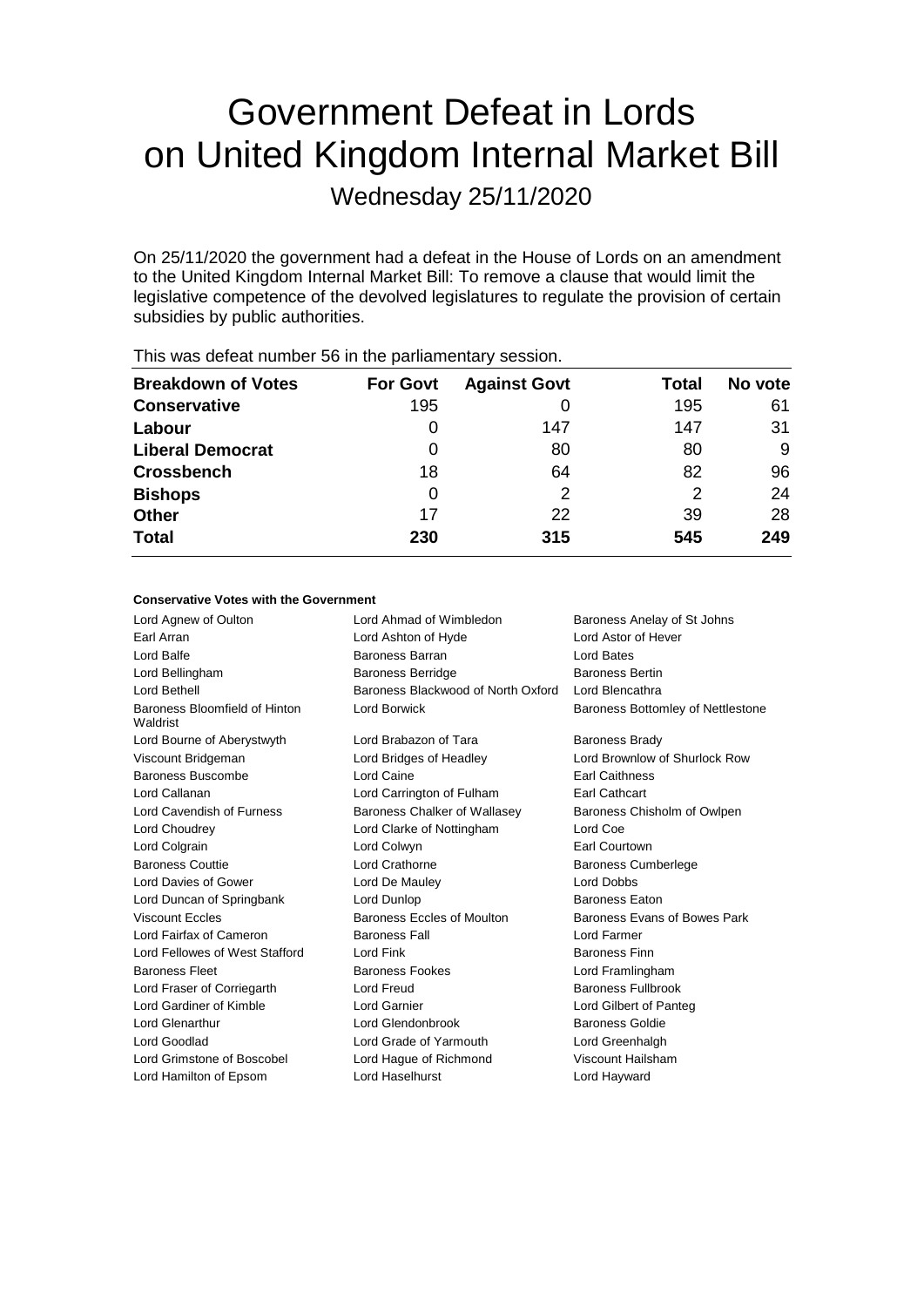Lord Hodgson of Astley Abbotts Baroness Hodgson of Abinger Lord Holmes of Richmond Baroness Hooper Lord Horam Lord Howard of Rising Lord Howard of Lympne **Earl Howe** Earl Howe Lord Howell of Guildford Lord Hunt of Wirral **Baroness Jenkin of Kennington** Lord Johnson of Marylebone Lord Jopling Lord Keen of Elie Lord King of Bridgwater Lord Kirkham Lord Kirkhope of Harrogate Lord Lamont of Lerwick Lord Lancaster of Kimbolton Lord Lang of Monkton Lord Lexden Lord Lilley Earl Lindsay Lord Lingfield Earl Liverpool **Lord Livingston of Parkhead** Marquess of Lothian Lord Lucas Lord Mackay of Clashfern Baroness Manzoor Lord Marland Lord Marlesford Lord Maude of Horsham Lord McColl of Dulwich Lord McInnes of Kilwinning Lord McLoughlin Lord Mendoza **Baroness Meyer** Baroness Meyer Baroness Mobarik Duke of Montrose **Baroness Morgan of Cotes** Baroness Morris of Bolton Baroness Morrissey Lord Moylan Lord Moynihan Lord Naseby Lord Nash Baroness Neville-Jones Baroness Neville-Rolfe **Baroness Newlove** Baroness Newlove Baroness Nicholson of Winterbourne Baroness Noakes Lord Northbrook Lord Norton of Louth Lord O'Shaughnessy **Lord Parkinson of Whitley Bay** Baroness Penn Lord Pickles **Baroness Pidding** Lord Polak Lord Porter of Spalding Lord Price Lord Rana Lord Randall of Uxbridge Baroness Rawlings Lord Reay Baroness Redfern Lord Ribeiro Lord Risby Lord Robathan Baroness Rock Lord Rotherwick Baroness Sanderson of Welton Lord Sarfraz Lord Sassoon Baroness Sater Baroness Scott of Bybrook Baroness Seccombe Lord Selkirk of Douglas Baroness Shackleton of Belgravia Lord Sharpe of Epsom Lord Sheikh **Baroness Shephard of Northwold** Lord Sherbourne of Didsbury Baroness Shields Earl Shrewsbury Lord Smith of Hindhead Baroness Stedman-Scott Lord Sterling of Plaistow Lord Strathclyde Baroness Stroud Baroness Sugg Lord Suri Lord Swinfen Lord Taylor of Holbeach Lord Tebbit Lord Trefgarne Viscount Trenchard Lord True Viscount Ullswater **Lord Vaizey of Didcot** Baroness Vere of Norbiton Baroness Verma Lord Wakeham Lord Waldegrave of North Hill Lord Wasserman Lord Wei Lord Wharton of Yarm Lord Whitby **Lord Willetts Baroness Williams of Trafford Lord Willetts Baroness Williams of Trafford** Baroness Wyld Lord Young of Graffham Viscount Younger of Leckie

Baroness Helic Lord Herbert of South Downs Lord Hill of Oareford

## **Conservative Votes against the Government**

# **Labour Votes with the Government**

### **Labour Votes against the Government**

Baroness Amos Lord Anderson of Swansea Baroness Andrews Baroness Armstrong of Hill Top Lord Bach Baroness Bakewell Lord Bassam of Brighton **Lord Beecham** Baroness Billingham Baroness Blower **Lord Blunkett** Lord Boateng Lord Boateng Lord Bradley **Lord Bragg Lord Bragg Lord Brooke of Alverthorpe** Lord Browne of Ladyton Baroness Bryan of Partick Lord Campbell-Savours Lord Carter of Coles Baroness Chakrabarti Viscount Chandos Lord Clark of Windermere **Baroness Clark of Kilwinning** Baroness Cohen of Pimlico Lord Collins of Highbury Baroness Crawley Lord Davidson of Glen Clova

Lord Adonis Lord Allen of Kensington Lord Alli Lord Davies of Brixton Lord Davies of Stamford Lord Davies of Oldham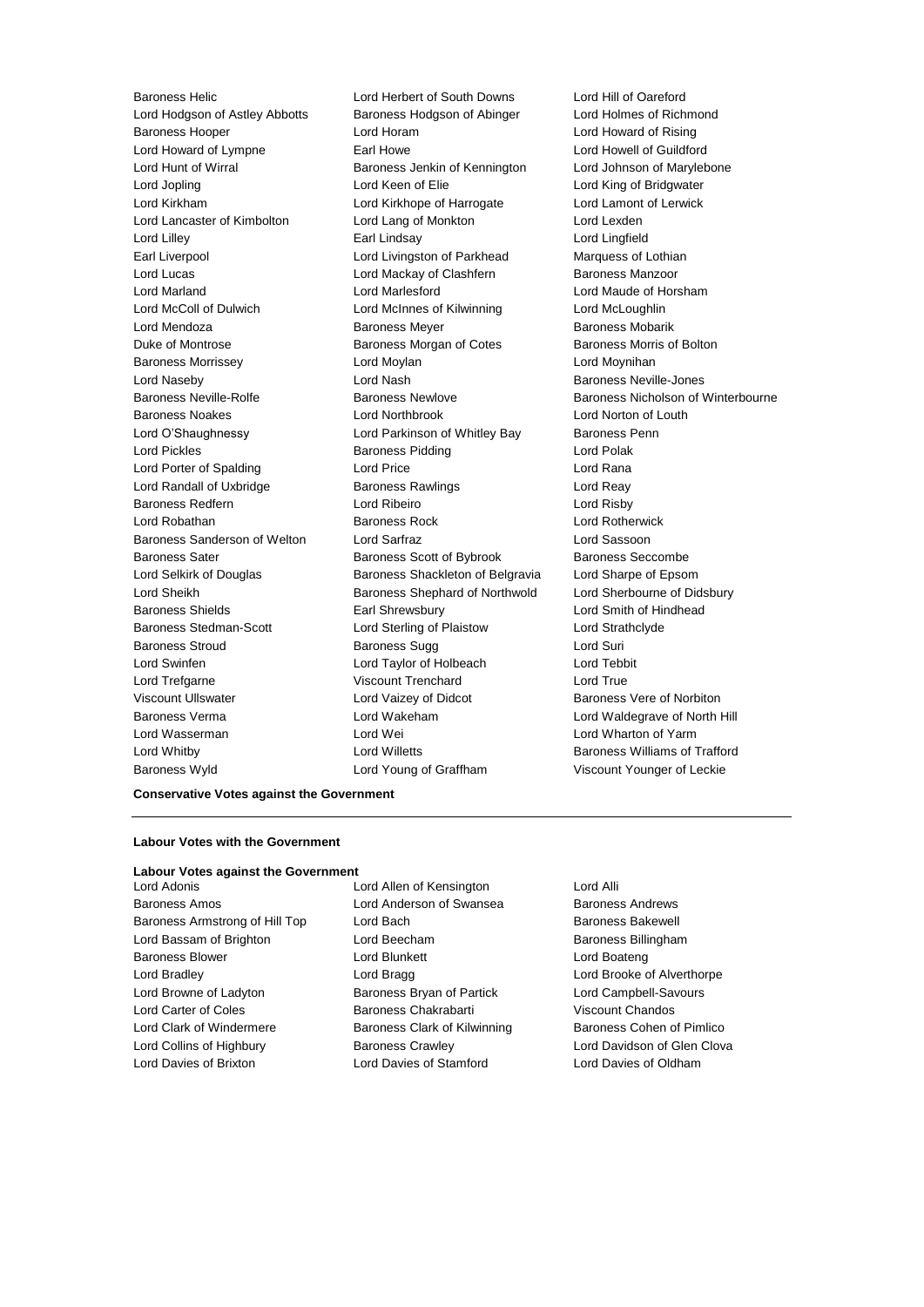Lord Dubs Lord Eatwell Lord Elder Lord Evans of Watford Lord Falconer of Thoroton Lord Faulkner of Worcester Lord Foulkes of Cumnock Baroness Gale Lord Giddens Lord Glasman Baroness Golding Lord Goldsmith Baroness Goudie Lord Grantchester Lord Griffiths of Burry Port Lord Grocott Viscount Hanworth Lord Harris of Haringey Lord Haskel Lord Haughey Lord Haworth Baroness Hayman of Ullock Baroness Hayter of Kentish Town Baroness Healy of Primrose Hill Lord Hendy **Baroness Henig** Baroness Henig Baroness Hilton of Eggardon Lord Hollick Lord Howarth of Newport Lord Hoyle Lord Hunt of Kings Heath Lord Hutton of Furness Baroness Jay of Paddington Lord Jones Baroness Jones of Whitchurch Lord Jordan Lord Judd **Lord Kennedy of Southwark** Baroness Kennedy of The Shaws Baroness Kingsmill Lord Knight of Weymouth Baroness Lawrence of Clarendon Lord Leitch Lord Lennie Lord Levy Baroness Liddell of Coatdyke Lord Liddle Lord Lipsey Baroness Lister of Burtersett Lord MacKenzie of Culkein Baroness Mallalieu Lord Mandelson Baroness Massey of Darwen Lord Maxton Lord McAvoy **Baroness McIntosh of Hudnall** Lord McKenzie of Luton Lord McNicol of West Kilbride Lord Mendelsohn Lord Mitchell Lord Monks Baroness Morgan of Huyton Lord Morgan Lord Morris of Aberavon **Baroness Morris of Yardley** Lord Murphy of Torfaen Baroness Nye **Baroness Osamor Baroness Osamor Lord Pendry** Baroness Pitkeathley Lord Prescott Baroness Primarolo Baroness Prosser **Lord Puttnam Baroness Quin** Lord Radice **Baroness Ramsay of Cartvale** Baroness Rebuck Lord Reid of Cardowan Lord Robertson of Port Ellen Lord Rooker Lord Rosser Lord Rowlands Baroness Royall of Blaisdon Lord Sawyer **Baroness Sherlock** Lord Sikka Viscount Simon **Baroness Smith of Basildon** Baroness Smith of Gilmorehill Baroness Taylor of Bolton Baroness Thornton Baroness Thornton Lord Triesman **Lord Turnberg** Baroness Warwick of Undercliffe Lord Watson of Invergowrie Lord Watts Lord West of Spithead Baroness Wheeler **Baroness Whitaker** Lord Whitty Baroness Wilcox of Newport Lord Wills Lord Winston Lord Wood of Anfield **Lord Woodley Lord Woodley Baroness Young of Old Scone** 

Baroness Donaghy **Baroness Drake** Lord Donoughue **Baroness Drake** Baroness Drake

Lord Snape Lord Stevenson of Balmacara Baroness Symons of Vernham Dean

# **Liberal Democrat Votes with the Government**

# **Liberal Democrat Votes against the Government**

| Baroness Barker                    |
|------------------------------------|
| Baroness Bonham-Carter of Yarnbury |
| Baroness Brinton                   |
| Baroness Burt of Solihull          |
| Lord Clement-Jones                 |
| Baroness Featherstone              |
| Baroness Garden of Frognal         |
| Lord Goddard of Stockport          |
| Baroness Hamwee                    |
| Lord Hussain                       |
| Lord Jones of Cheltenham           |
| Lord Marks of Henley-on-Thames     |

Lord Beith **Baroness Benjamin** Baroness Bowles of Berkhamsted Lord Bradshaw Lord Bruce of Bennachie Lord Burnett Lord Campbell of Pittenweem Lord Chidgey Lord Dholakia **Baroness Doocey** Lord Foster of Bath Lord Fox Lord German **Earl Glasgow** Lord Greaves **Baroness Grender** Baroness Harris of Richmond Baroness Humphreys Baroness Hussein-Ece Baroness Jolly Lord Jones of Cheltenham Baroness Kramer Lord Lee of Trafford

Lord Addington Lord Alderdice Baroness Bakewell of Hardington Mandeville Lord McNally **Arks of Henley-On-Thames Chilthorne Domer** Baroness Miller of Chilthorne Domer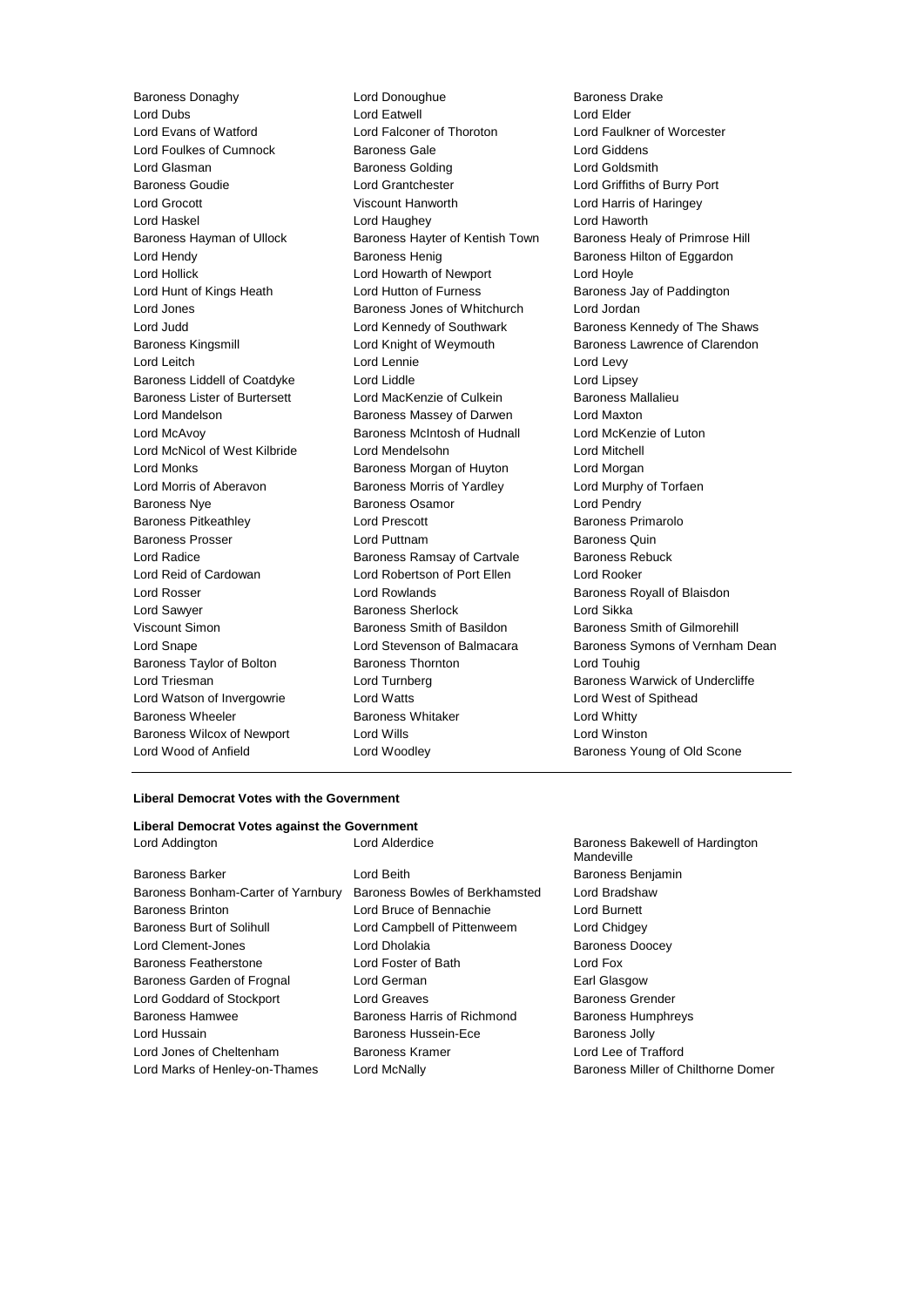- Lord Paddick **Lord Palmer of Childs Hill** Lord Willis of Knaresborough Lord Wrigglesworth
- Lord Newby Baroness Northover Lord Oates Baroness Pinnock Lord Purvis of Tweed Baroness Randerson Lord Razzall Lord Redesdale Lord Rennard Lord Roberts of Llandudno Baroness Scott of Needham Market Lord Scriven Lord Sharkey Baroness Sheehan Lord Shipley Baroness Smith of Newnham Lord Stephen Lord Stoneham of Droxford Lord Storey **Lord Strasburger** Lord Strasburger **Lord Stunell** Baroness Suttie Lord Taverne Lord Taylor of Goss Moor Lord Teverson **Lord Thomas of Gresford** Baroness Thomas of Winchester Baroness Thornhill Viscount Thurso Lord Tope Lord Tyler Baroness Tyler of Enfield Lord Verjee Lord Wallace of Saltaire **Lord Wallace of Tankerness** Baroness Walmsley
	-

# **Crossbench Votes with the Government**<br>Lord Carev of Clifton **Lord Carrington**

Lord Carey of Clifton Lord Carrington Lord Chartres Earl Courtenay of Devon Viscount Craigavon Lord Cromwell Baroness Deech **Earl Erroll** Earl Erroll Baroness Falkner of Margravine Lord Hogan-Howe Lord Kilclooney Lord King of Lothbury Lord Laming Lord Loomba Lord Powell of Bayswater Lord Ravensdale Lord Richards of Herstmonceux Viscount Waverley

# **Crossbench Votes against the Government**

Baroness Brown of Cambridge Baroness Bull Baroness Bull Lord Butler of Brockwell Baroness Butler-Sloss Lord Carlile of Berriew Earl Clancarty Baroness Clark of Calton **Earl Cork and Orrery Baroness Coussins Baroness Coussins** Baroness Cox **Lord Craig of Radley** Lord Crisp Lord Curry of Kirkharle Lord Field of Birkenhead Baroness Finlay of Llandaff Lord Freyberg Lord Grabiner Lord Hannay of Chiswick Lord Harries of Pentregarth Baroness Hayman Baroness Hollins Lord Hope of Craighead Baroness Hunt of Bethnal Green Lord Janvrin Lord Judge Lord Kakkar Lord Kerr of Kinlochard Lord Krebs Baroness Lane-Fox of Soho Lord Lisvane Baroness Masham of Ilton Lord Mawson Baroness Morgan of Drefelin Lord Neuberger of Abbotsbury Baroness O'Loan Baroness O'Neill of Bengarve Lord Pannick Lord Patel Baroness Prashar Lord Rees of Ludlow Lord Ricketts Lord Rowe-Beddoe Duke of Somerset Lord Stern of Brentford Baroness Stern Lord Thomas of Cwmgiedd Lord Thurlow Lord Trevethin and Oaksey Lord Vaux of Harrowden **Lord Walker of Aldringham** Baroness Watkins of Tavistock Duke of Wellington **Baroness Worthington** Lord Woolf **Baroness Worthington** Baroness Young of Hornsey

Lord Aberdare Lord Alton of Liverpool Lord Anderson of Ipswich Lord Berkeley of Knighton Viscount Brookeborough Lord Brown of Eaton-under-Heywood Lord Low of Dalston Lord Macdonald of River Glaven Lord Macpherson of Earl's Court

# **Bishop Votes with the Government**

# **Bishop Votes against the Government** Archbishop of Canterbury Bishop of Leeds

# **Other Votes with the Government**

Baroness Fox of Buckley Lord Gadhia Lord Hay of Ballyore Baroness Hoey Lord Kalms Lord Lupton

Lord Austin of Dudley Lord Browne of Belmont Lord Dodds of Duncairn